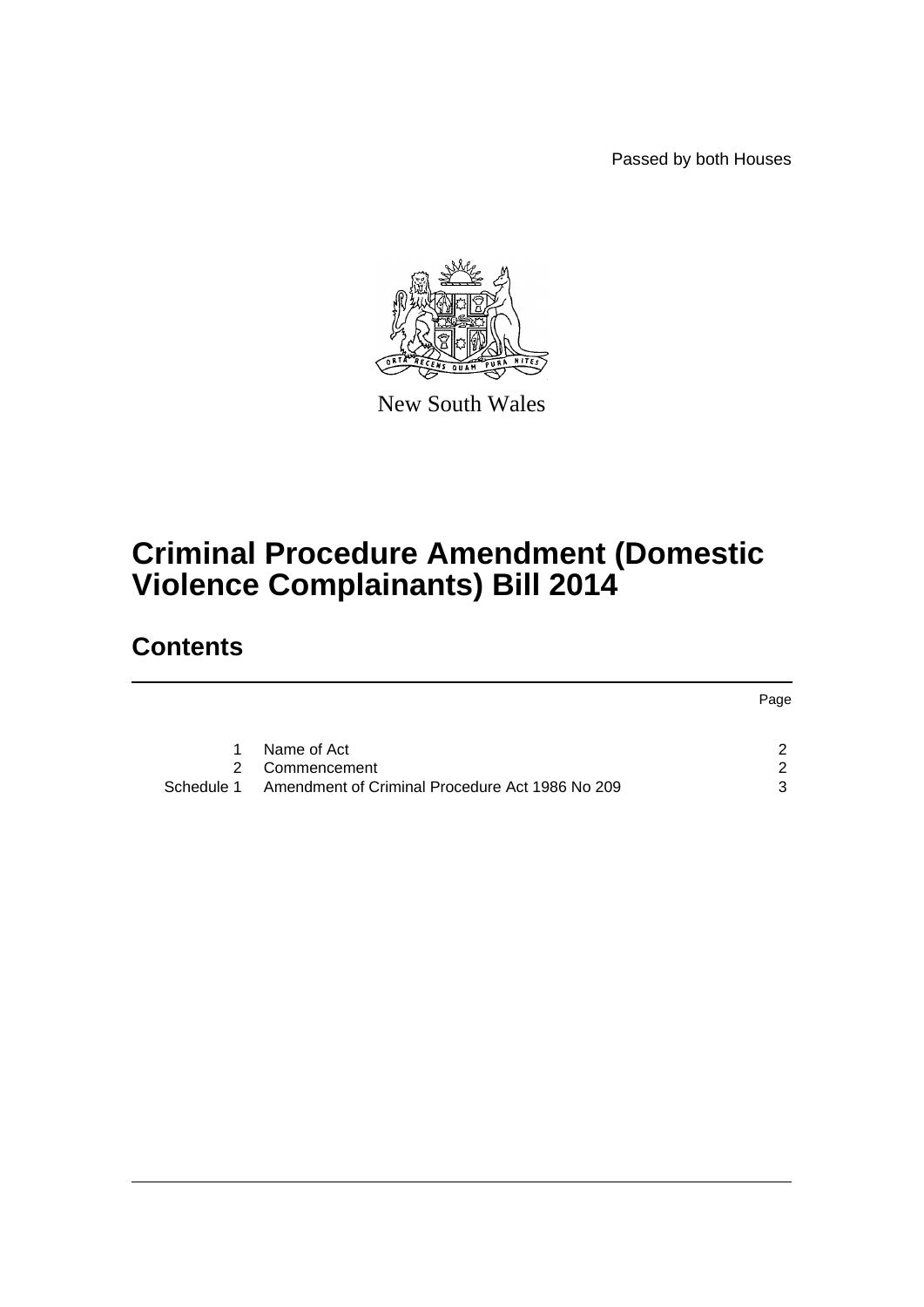*I certify that this public bill, which originated in the Legislative Assembly, has finally passed the Legislative Council and the Legislative Assembly of New South Wales.*

> *Clerk of the Legislative Assembly. Legislative Assembly, Sydney,* , 2014



New South Wales

# **Criminal Procedure Amendment (Domestic Violence Complainants) Bill 2014**

Act No , 2014

An Act to amend the *Criminal Procedure Act 1986* with respect to evidence in proceedings for domestic violence offences.

*I have examined this bill and find it to correspond in all respects with the bill as finally passed by both Houses.*

*Assistant Speaker of the Legislative Assembly.*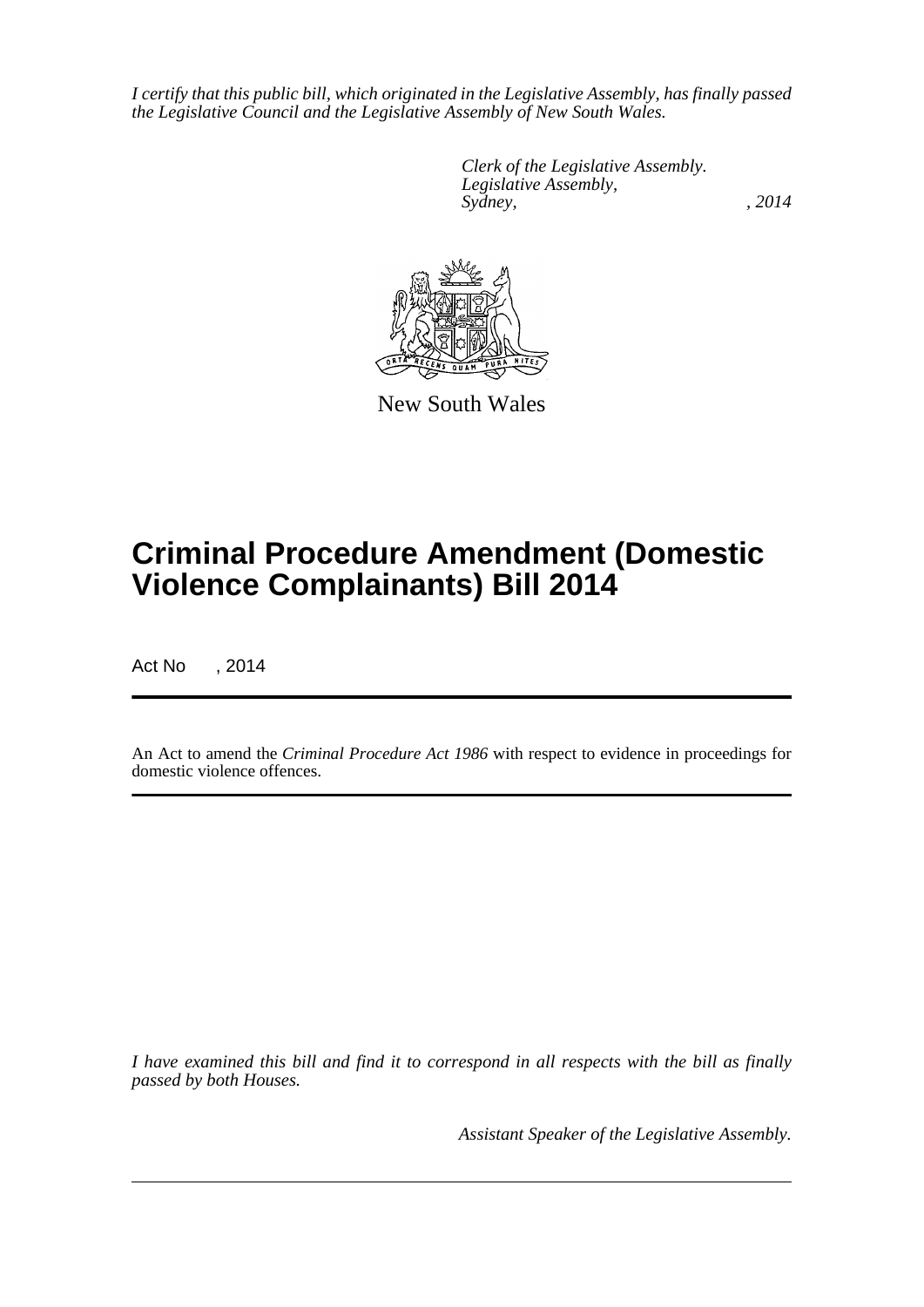Criminal Procedure Amendment (Domestic Violence Complainants) Bill 2014 [NSW]

# <span id="page-2-0"></span>**The Legislature of New South Wales enacts:**

#### **1 Name of Act**

This Act is the *Criminal Procedure Amendment (Domestic Violence Complainants) Act 2014*.

# <span id="page-2-1"></span>**2 Commencement**

This Act commences on a day or days to be appointed by proclamation.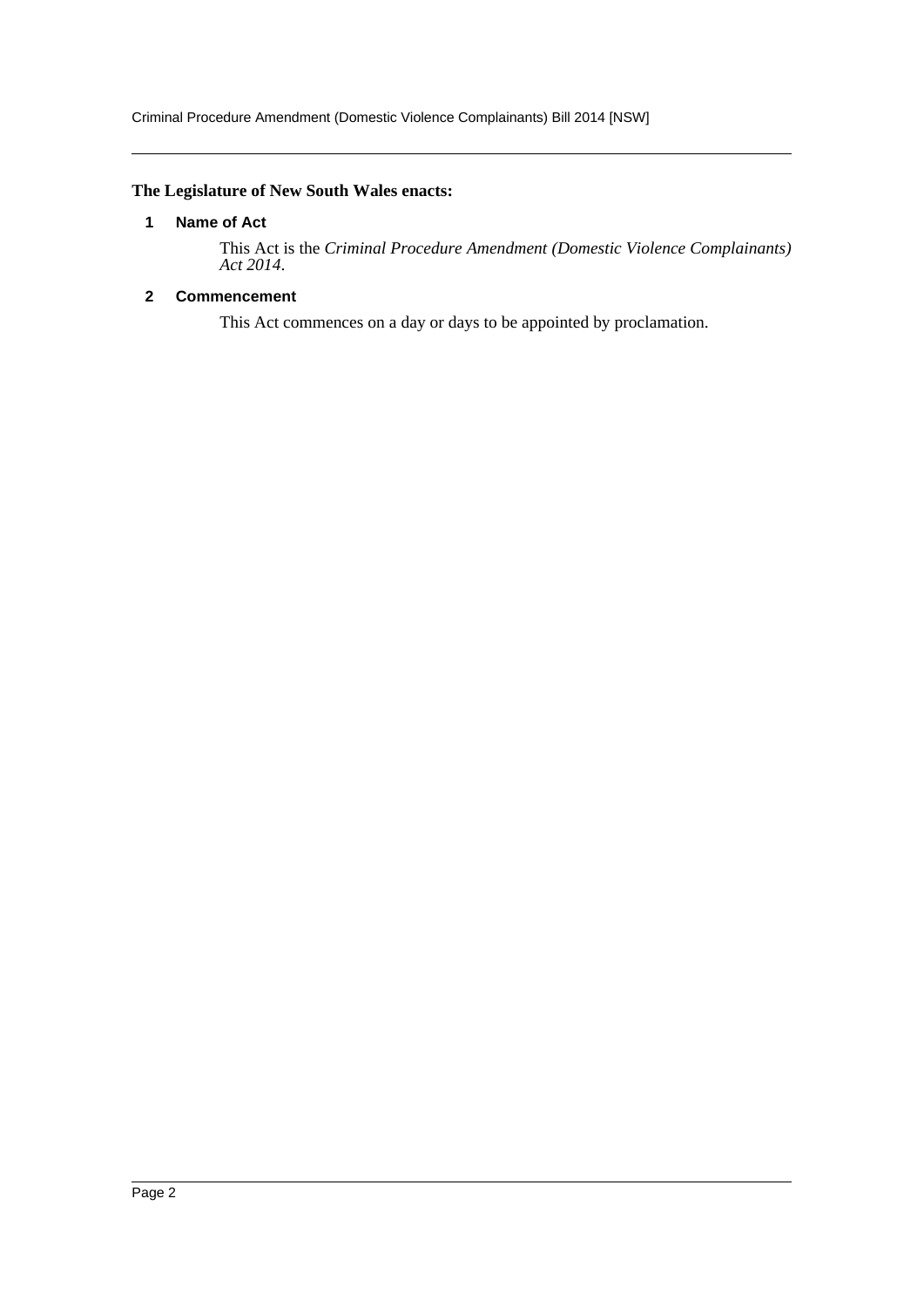# <span id="page-3-0"></span>**Schedule 1 Amendment of Criminal Procedure Act 1986 No 209**

### **[1] Section 3 Definitions**

Insert in alphabetical order in section 3 (1):

*domestic violence complainant*, in proceedings for a domestic violence offence, means the person against whom the domestic violence offence is alleged to have been committed, but does not include a person who is a vulnerable person.

*domestic violence offence* means a domestic violence offence within the meaning of the *Crimes (Domestic and Personal Violence) Act 2007*.

*recorded statement*—see section 289D.

*vulnerable person* has the same meaning as it has in Part 6 of Chapter 6.

#### **[2] Section 60 Time for taking prosecution evidence**

Insert ", which includes a reference to a recorded statement in the case of a domestic violence offence (see section 76A (5))" after "Division 3)" in the note to section 60 (1).

#### **[3] Section 76 Recordings of interviews with vulnerable persons**

Omit the definition of *vulnerable person* from section 76 (8).

#### **[4] Section 76A**

Insert after section 76:

#### **76A Recordings of interviews with domestic violence complainants**

- (1) Evidence for the prosecution may be given in the form of a recorded statement instead of a written statement, if the offence is a domestic violence offence.
- (2) If a recorded statement is to be given instead of a written statement, the prosecutor must serve on the accused person a notice in the form referred to in section 75 (4).
- (3) The requirements of Division 3 of Part 4B of Chapter 6 in relation to service of, and access to, a recorded statement must be complied with in relation to any recorded statement given instead of a written statement.
- (4) However, if the requirements of Division 3 of Part 4B of Chapter 6 have not been complied with, the recorded statement may be admitted if the court is satisfied that:
	- (a) the parties consent to the recorded statement being admitted, or
	- (b) the accused person or his or her Australian legal practitioner (if any) have been given a reasonable opportunity otherwise than in accordance with that Division to listen to or view and listen to, the recorded statement and it would be in the interests of justice to admit the recorded statement.
- (5) This Part applies to a recorded statement and the person whose representation is recorded in the recorded statement in the same way as it applies to a written statement under this Division and the person who made the written statement.
- (6) Sections 74 (1), 76, 79, 81, 82, 83 (2) and (3), 84 and 85 (1) do not apply to a recorded statement.
- (7) This section does not affect section 289I (2).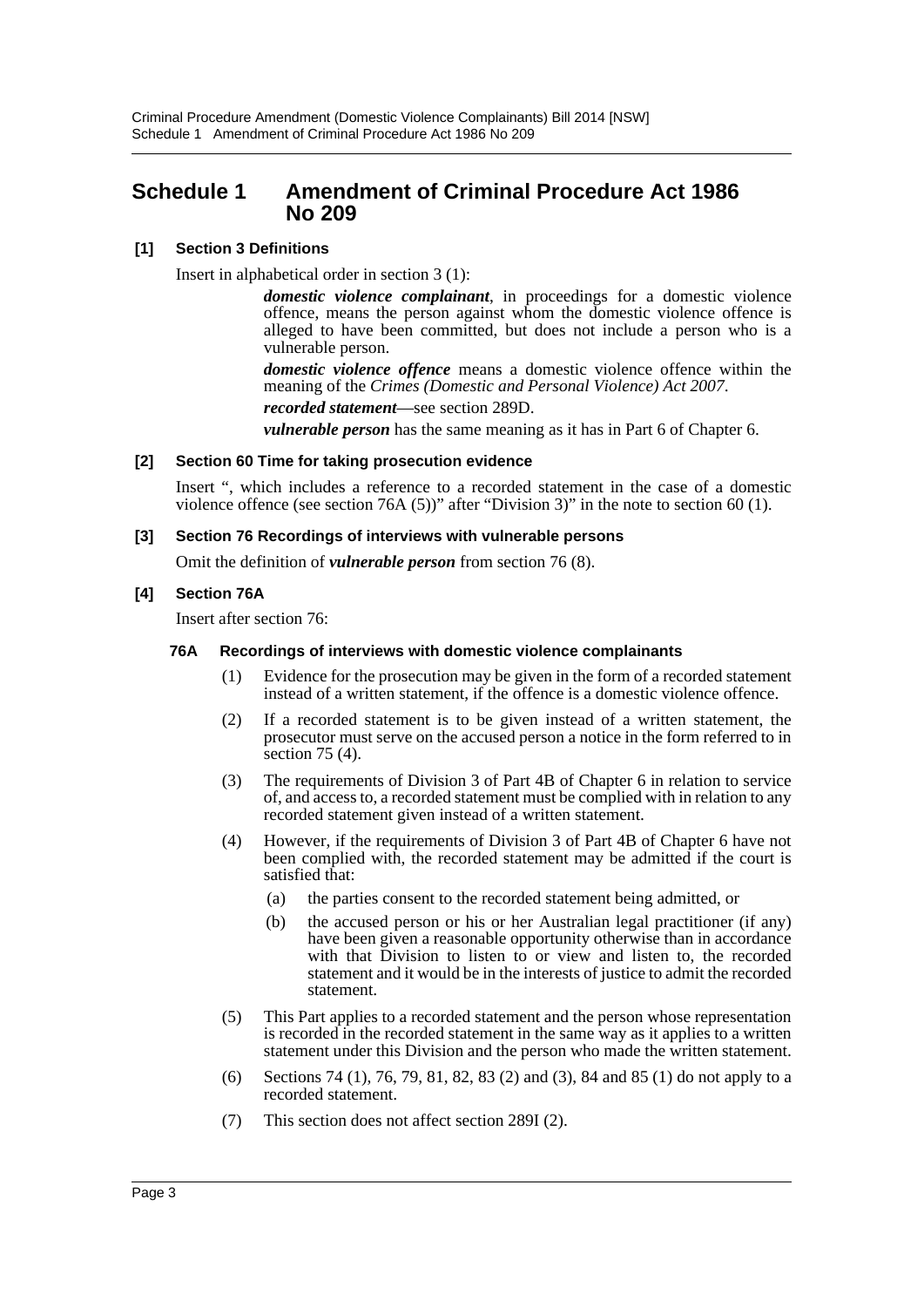### **[5] Section 79A**

Insert after section 79:

#### **79A Form and requirements for recorded statements**

- (1) A representation contained in a recorded statement may be in the form of questions and answers.
- (2) A recorded statement must contain the following statements by the domestic violence complainant:
	- (a) a statement as to the complainant's age,
	- (b) a statement as to the truth of the representation,
	- (c) any other matter required by the rules.
- (3) If the representation contained in a recorded statement, or part of it, is in a language other than English:
	- (a) the recorded statement must contain an English translation of the representation or part, or
	- (b) a separate written English translation of the representation or part must accompany the recorded statement.

#### **[6] Section 85 False statements or representations**

Insert after section 85 (1):

(1A) A person who made a representation given in evidence under this Division in the form of a recorded statement is guilty of an offence if the representation contains any matter that, at the time the representation was made, the person knew to be false, or did not believe to be true, in any material respect.

Maximum penalty:

- (a) If the offence is dealt with summarily, 20 penalty units or imprisonment for 12 months, or both.
- (b) If the offence is dealt with on indictment, 50 penalty units or imprisonment for 5 years, or both.

#### **[7] Section 114 Copies of transcripts of evidence, recorded statements and witnesses' statements**

Insert after section 114 (2):

(3) The accused person is also entitled, in accordance with Division 3 of Part 4B of Chapter 6, to a copy of any recorded statement played at the proceedings.

#### **[8] Section 142 Prosecution's notice**

Insert after section 142 (1) (c):

(c1) in accordance with Division 3 of Part 4B of Chapter 6, a copy of any recorded statement that the prosecutor intends to adduce at the trial,

#### **[9] Section 185 Recording of interviews with vulnerable persons**

Omit the definition of *vulnerable person* from section 185 (7).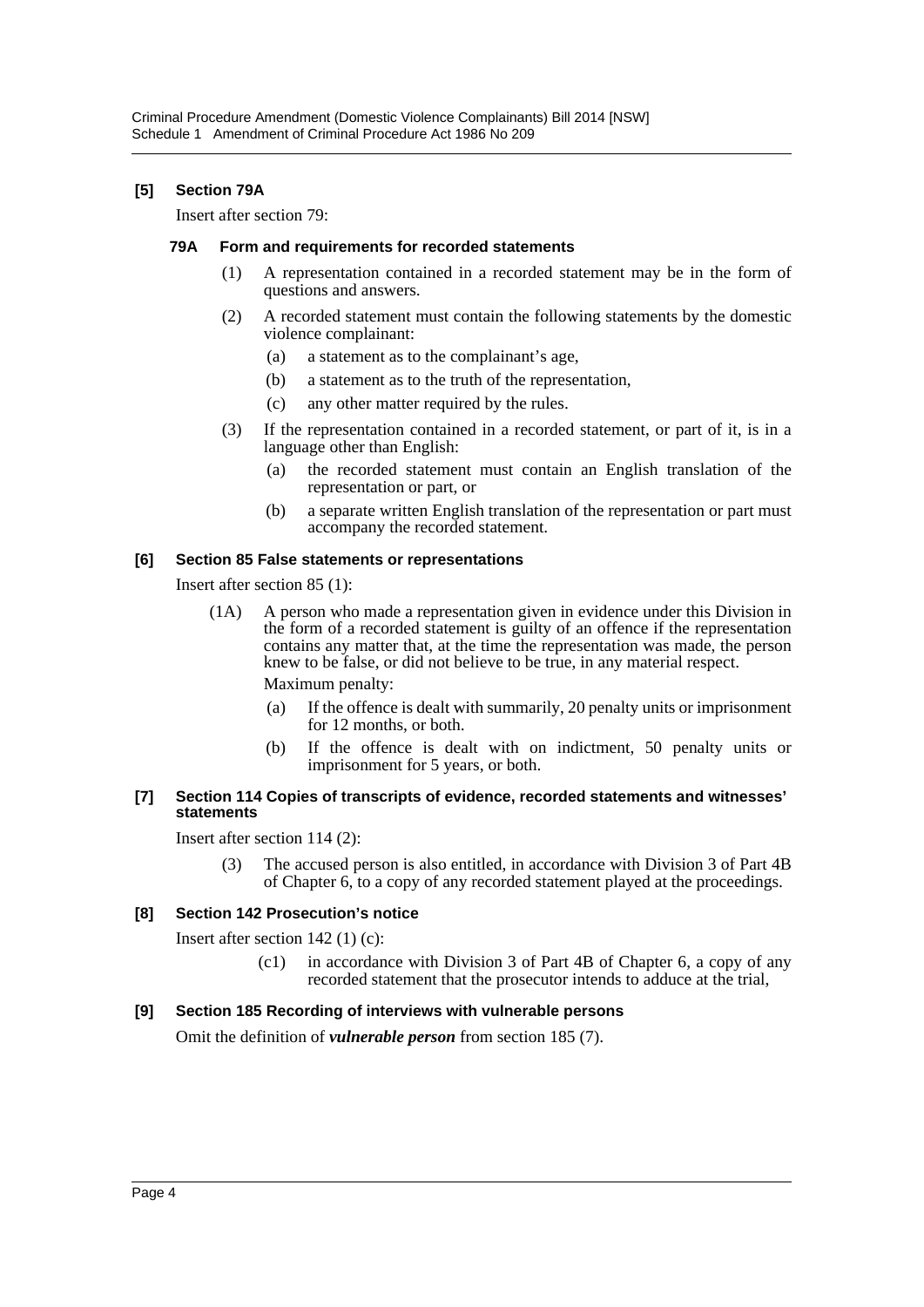#### **[10] Section 185A**

Insert after section 185:

#### **185A Recordings of interviews with domestic violence complainants**

- (1) If the prosecutor intends to call a domestic violence complainant to give evidence in proceedings for a domestic violence offence, the brief of evidence may include a recorded statement relating to the offence.
- (2) For the purpose of the service of a recorded statement included in a brief of evidence, the requirements of Division 3 of Part 4B of Chapter 6 in relation to service of, and access to, a recorded statement must be complied with.
- (3) This Division (other than section 185 (1)) applies to a recorded statement included in a brief of evidence and the person whose representation is recorded in the recorded statement in the same way as it applies to a written statement included under this Division and the person who made the written statement.
- (4) A brief of evidence that includes a recorded statement is not required also to include a written statement from the domestic violence complainant.
- (5) This section does not affect section 289I (2).

#### **[11] Section 189 False statements or representations**

Insert after section 189 (1):

- (1A) A person who made a representation given in evidence in proceedings in the form of a recorded statement is guilty of an offence if the representation contains any matter that, at the time the representation was made, the person knew to be false, or did not believe to be true, in any material respect. Maximum penalty:
	- (a) If the offence is dealt with summarily, 20 penalty units or imprisonment for 12 months, or both.
	- (b) If the offence is dealt with on indictment, 50 penalty units or imprisonment for 5 years, or both.

#### **[12] Section 199 Material to be considered when matter determined in absence of accused person**

Insert "or recorded statement" after "written material" in section 199 (2).

#### **[13] Section 200 When court may require prosecution to provide additional evidence**

Insert ", including in the form of any recorded statement that may be given instead of a written statement under that Division" after "Division 3 of Part 2 of Chapter 3" in section 200 (2) (a).

#### **[14] Section 200 (2) (b)**

Insert "in the case of a written statement," before "a copy".

#### **[15] Section 200 (2) (c)**

Insert at the end of section 200 (2) (b):

, and

(c) in the case of a recorded statement, the requirements of Division 3 of Part 4B of Chapter 6 in relation to service of, or access to, a recorded statement are complied with in relation to the recorded statement.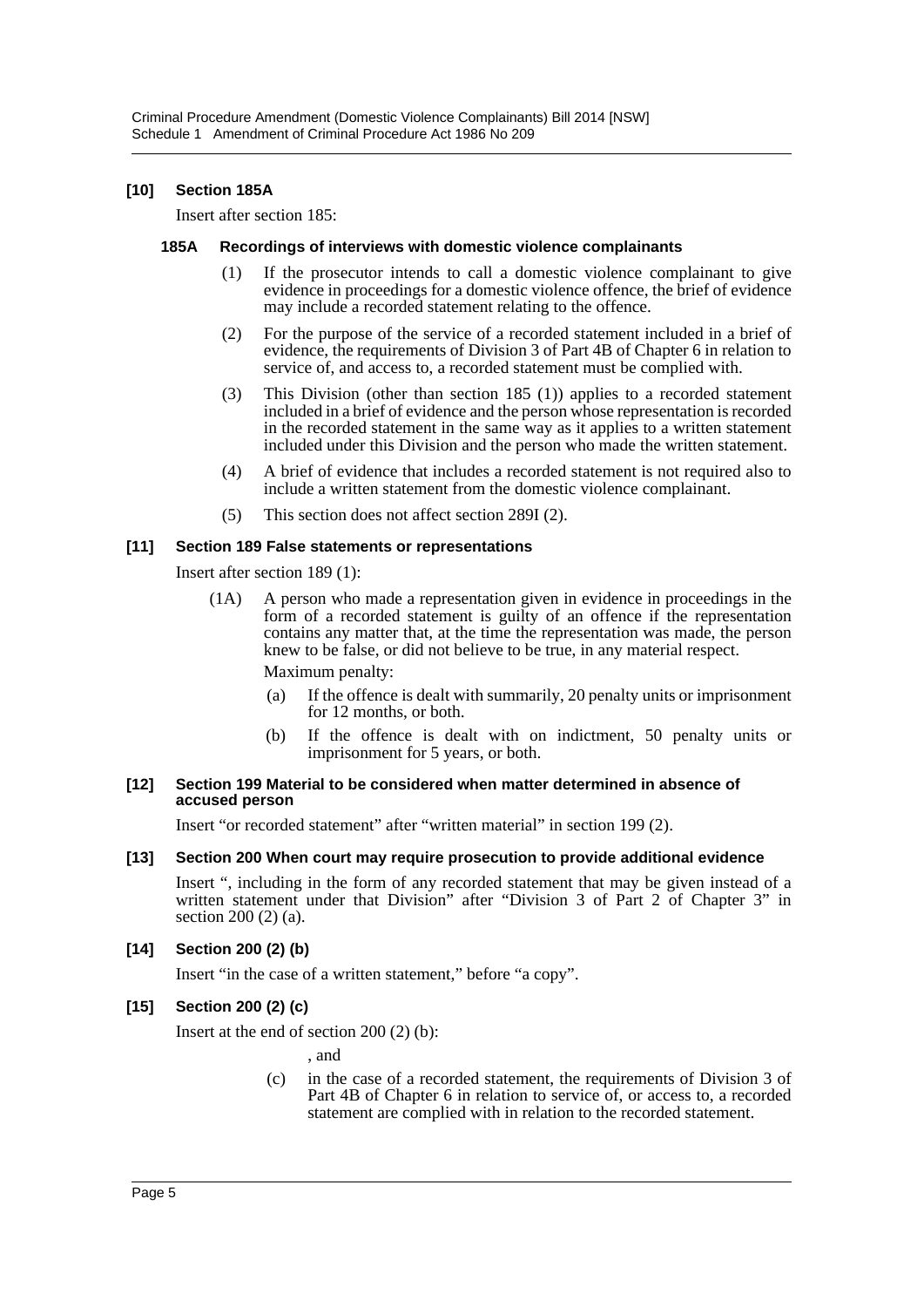#### **[16] Section 200 (4)**

Insert "or recorded statement" after "written statement" wherever occurring.

#### **[17] Section 247E Notice of prosecution case to be given to defendant**

Insert after section 247E (1) (c):

(c1) in accordance with Division 3 of Part 4B of Chapter 6, a copy of any recorded statement of a witness that the prosecutor proposes to adduce at the hearing of the proceedings,

#### **[18] Section 247Q Requirements as to notices**

Insert after section 247Q (5):

(6) Nothing in this section requires a recorded statement to be given to a defendant other than in accordance with Division 3 of Part 4B of Chapter 6.

#### **[19] Chapter 6, Part 4B**

Insert after Part 4A:

# **Part 4B Giving of evidence by domestic violence complainants**

# **Division 1 Preliminary**

#### **289C Interpretation**

(1) In this Part:

*complainant* means a domestic violence complainant.

#### *recording* means:

- (a) an audio recording, or
- (b) a video and audio recording.
- *view* a video recording means view and listen to.
- (2) Words and expressions that are defined in the *Evidence Act 1995* and that are used in this Part have the same meanings in this Part as they have in the *Evidence Act 1995*.

#### **289D Meaning of "recorded statement"**

In this Act, a *recorded statement* means a recording made by a police officer of a representation made by a complainant when the complainant is questioned by a police officer in connection with the investigation of the commission of a domestic violence offence if:

- (a) the recording is made with the informed consent of the complainant, and
- (b) the questioning occurs as soon as practicable after the commission of the offence.

#### **289E Relationship to Evidence Act 1995**

The provisions of this Part are in addition to the provisions of the *Evidence Act 1995* and do not, unless a contrary intention is shown, affect the operation of that Act.

**Note.** For example, provisions of that Act such as section 21 (relating to oaths and affirmations) and section 65 (an exception to the hearsay rule where a person is not available to give evidence) are not affected by this Part.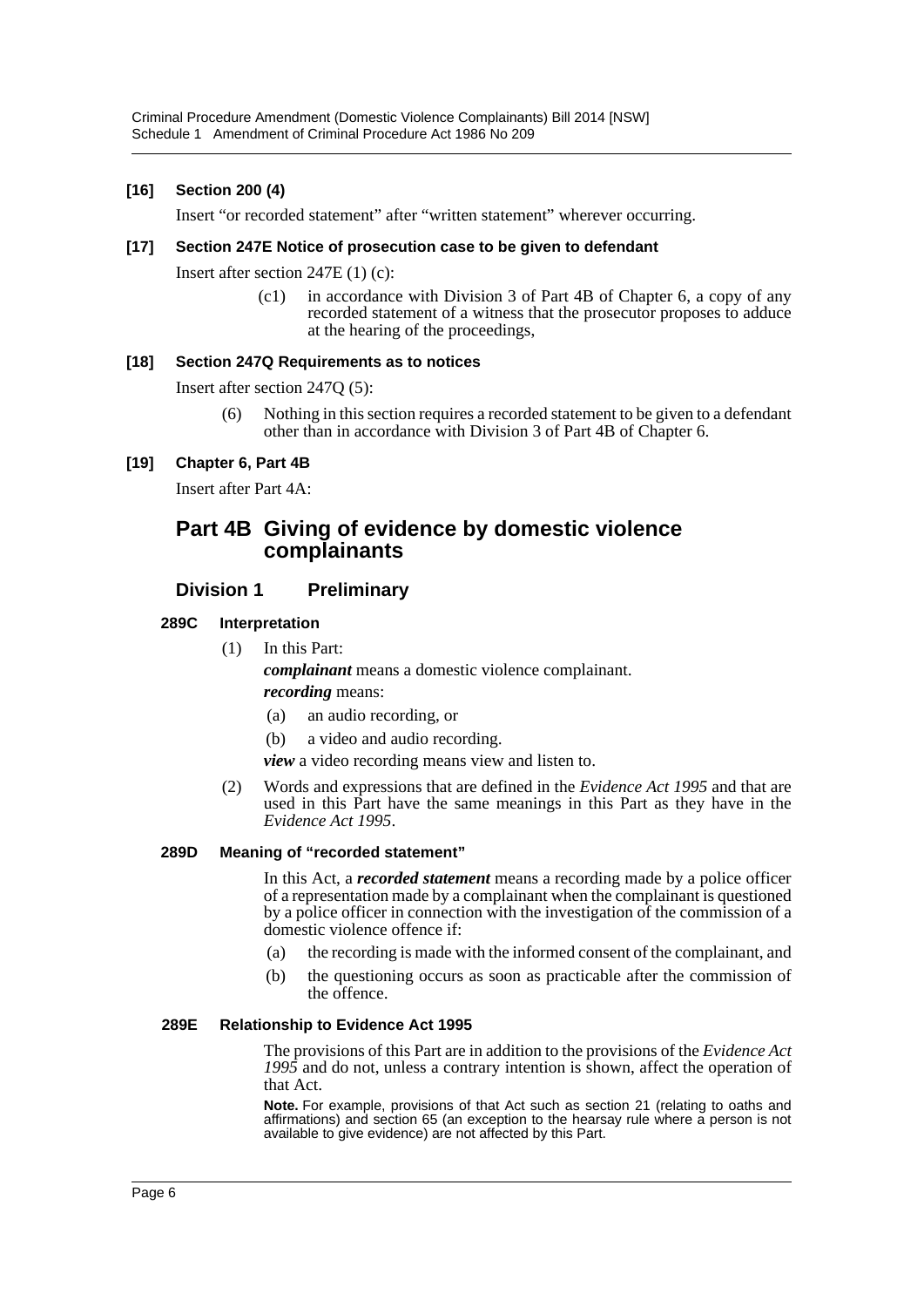# **Division 2 Giving of evidence of out of court representations**

#### **289F Complainant may give evidence in chief in form of recording**

- (1) In proceedings for a domestic violence offence, a complainant may give evidence in chief of a representation made by the complainant wholly or partly in the form of a recorded statement that is viewed or heard by the court.
- (2) A representation contained in a recorded statement may be in the form of questions and answers.
- (3) A recorded statement must contain the following statements by the complainant:
	- (a) a statement as to the complainant's age,
	- (b) a statement as to the truth of the representation,
	- (c) any other matter required by the rules.
- (4) If the representation contained in a recorded statement, or part of it, is in a language other than English:
	- (a) the recorded statement must contain an English translation of the representation or part, or
	- (b) a separate written English translation of the representation or part must accompany the recorded statement.
- (5) A complainant who gives evidence wholly or partly in the form of a recorded statement must subsequently be available for cross-examination and re-examination:
	- (a) orally in the courtroom, or
	- (b) in accordance with any other alternative arrangements permitted for the complainant under this or any other Act.
- (6) This section does not prevent a complainant from giving evidence in any other manner permitted for the complainant under this Act or any other law.

#### **289G Determination as to whether evidence will be given by recording**

In determining whether or not to have a complainant give evidence wholly or partly in the form of a recorded statement, the prosecutor must take into account the following matters:

- (a) the wishes of the complainant,
- (b) any evidence of intimidation of the complainant by the accused person,
- (c) the objects of the *Crimes (Domestic and Personal Violence) Act 2007*.

#### **289H Use of evidence in concurrent or related domestic violence proceedings**

- (1) This section applies if an application for an order under the *Crimes (Domestic and Personal Violence) Act 2007* is made concurrently with proceedings for a domestic violence offence or arises from the circumstances of the alleged domestic violence offence.
- (2) If evidence is given wholly or partly in the form of a recorded statement in the proceedings for the domestic violence offence, that evidence may also be given in that form in the proceedings relating to the application for the order. Any such evidence is to be given in accordance with any rules made under the *Crimes (Domestic and Personal Violence) Act 2007*.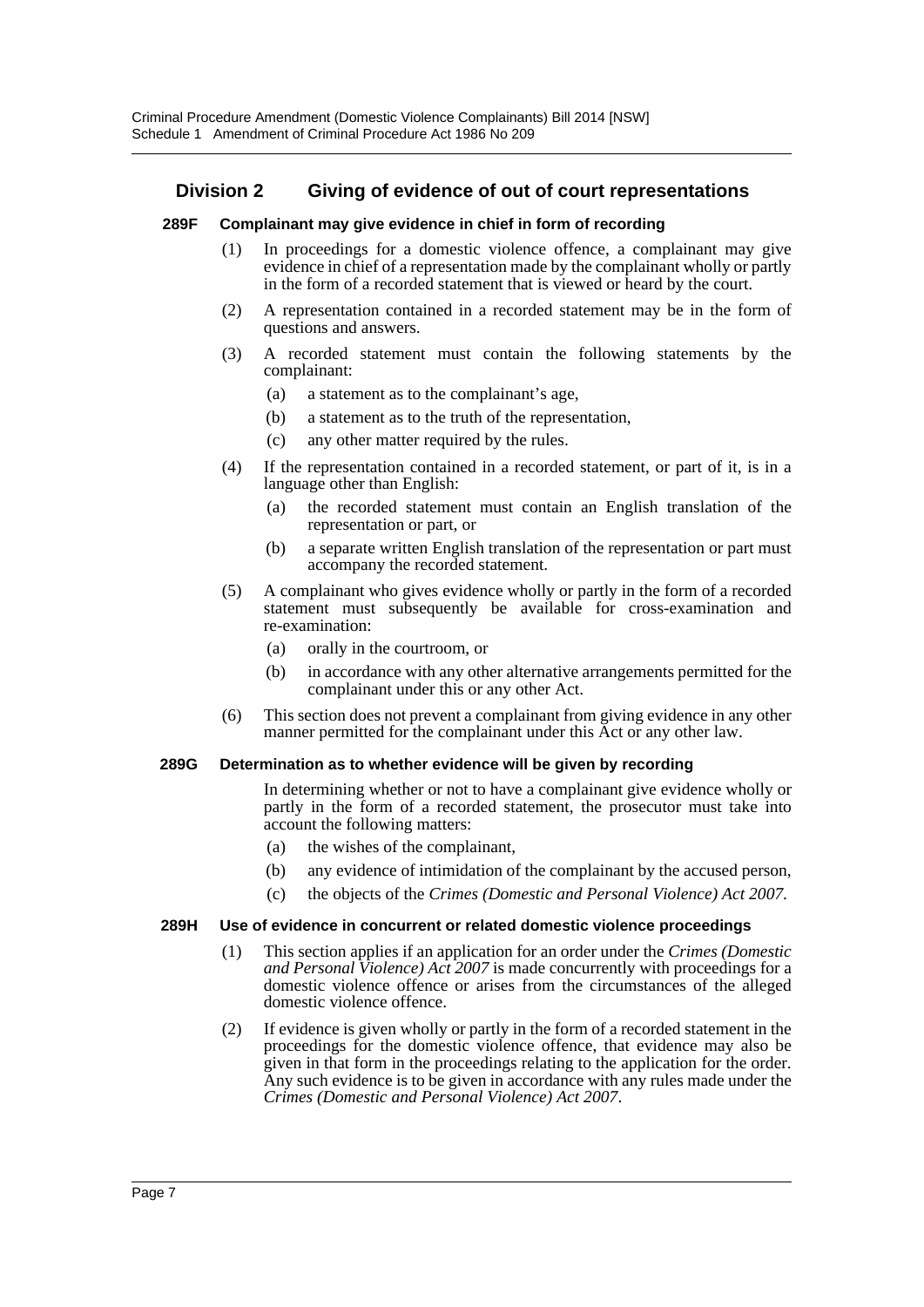#### **289I Admissibility of recorded evidence**

- (1) The hearsay rule and the opinion rule (within the meaning of the *Evidence Act 1995*) do not prevent the admission or use of evidence of a representation in the form of a recorded statement.
- (2) Evidence of a representation of a complainant that is given in the form of a recorded statement is not to be admitted unless the accused person was given, in accordance with Division 3, a reasonable opportunity to listen to, and, in the case of a video recording, view the recorded statement.
- (3) However, the recorded statement may be admitted even if the requirements of Division 3 have not been complied with if the court is satisfied that:
	- (a) the parties consent to the recorded statement being admitted, or
	- (b) the accused person or his or her Australian legal practitioner (if any) have been given a reasonable opportunity otherwise than in accordance with Division 3 to listen to or view the recorded statement and it would be in the interests of justice to admit the recorded statement.

#### **289J Warning to jury**

If a complainant gives evidence wholly or partly in the form of a recorded statement in accordance with this Division in proceedings in which there is a jury, the judge must warn the jury not to draw any inference adverse to the accused person or give the evidence any greater or lesser weight because of the evidence being given in that way.

#### **289K Transcripts of recordings**

The court may order that a transcript of all or part of the evidence given in the form of a recorded statement be supplied to the jury if it appears to the court that a transcript would be likely to aid the jury's comprehension of the evidence.

# **Division 3 Service of and access to recorded statements**

#### **289L Service of recorded statement**

- (1) This section applies if an accused person is represented by an Australian legal practitioner in proceedings for a domestic violence offence in which it is proposed to give the evidence of a complainant wholly or partly in the form of a recorded statement.
- (2) The prosecutor must cause a copy of the recorded statement to be served on the Australian legal practitioner representing the accused person as soon as practicable after the proceedings are commenced or the prosecutor determines that evidence is to be given in the form of the recorded statement, whichever occurs later.

#### **289M Access to recorded statement**

- (1) This section applies if an accused person is not represented by an Australian legal practitioner in proceedings for a domestic violence offence in which it is proposed to give the evidence of a complainant wholly or partly in the form of a recorded statement.
- (2) The prosecutor must cause an audio copy of the recorded statement to be served on the accused person as soon as practicable after the proceedings are commenced or the prosecutor determines that evidence is to be given in the form of the recorded statement, whichever occurs later.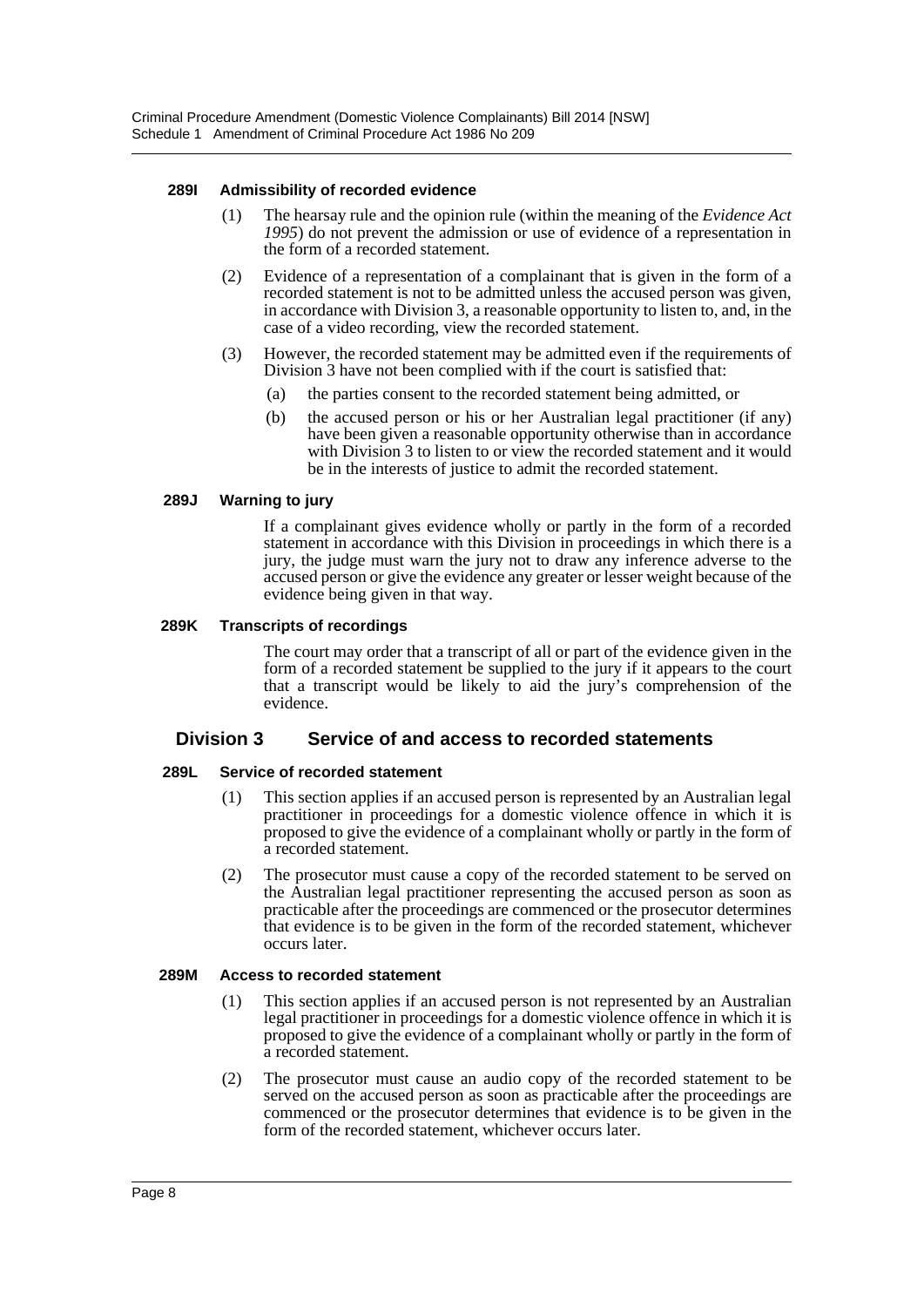- (3) The prosecutor must also, so far as is reasonably practicable, provide the accused person with an opportunity to view a recorded statement that is in the form of a video recording at a police station on at least one of the following occasions:
	- (a) when the accused person is being questioned in relation to the alleged domestic violence offence.
	- (b) at the request of the accused person, on a day arranged with the accused person,
	- (c) on another day specified by notice in writing given to the accused person by the prosecutor before committal proceedings or the trial commences.
- (4) If it is not reasonably practicable for the prosecutor to comply with subsection (3), the prosecutor must provide the accused person with an opportunity to view a recorded statement that is in the form of a video recording on a day on which proceedings relating to the offence are being held.
- (5) Evidence may not be adduced in any proceedings of the behaviour or response of an accused person when viewing a recorded statement at a place specified for that purpose under this section, unless:
	- (a) the viewing took place while the person was being questioned in relation to an alleged domestic violence offence, or
	- (b) the proceedings relate to the behaviour.
- (6) Any period during which an accused person views a video recording under subsection (3) (a) is to be included in the time to be taken into account for the purposes of determining the maximum investigation period under section 115 of the *Law Enforcement (Powers and Responsibilities) Act 2002*.

# **Division 4 Miscellaneous**

#### **289N Validity of proceedings not affected**

- (1) The failure of a complainant to give evidence in accordance with a provision of this Part does not affect the validity of any proceeding or any decision made in connection with that proceeding.
- (2) The failure of a police officer to record a representation of a complainant in accordance with the requirements of any rules or regulations made under this Part does not affect the validity of any proceeding in which evidence of the representation is given.

#### **289O Prosecutor entitled to retain possession of recorded statement**

- (1) At the completion of any criminal proceedings in which a recorded statement is played, the court must, on application by the prosecutor, direct that the recorded statement be returned to the custody of the prosecutor.
- (2) In this section, a reference to a recorded statement includes a reference to any copy of a recorded statement made for the purposes of the proceedings.

#### **289P Improper copying or dissemination of recorded statement**

- (1) A person who has possession of a recorded statement must not copy, or permit a person to copy, the recorded statement, give possession of the recorded statement to another person or publish the recorded statement, except:
	- (a) for the legitimate purposes of a criminal investigation or criminal proceedings, or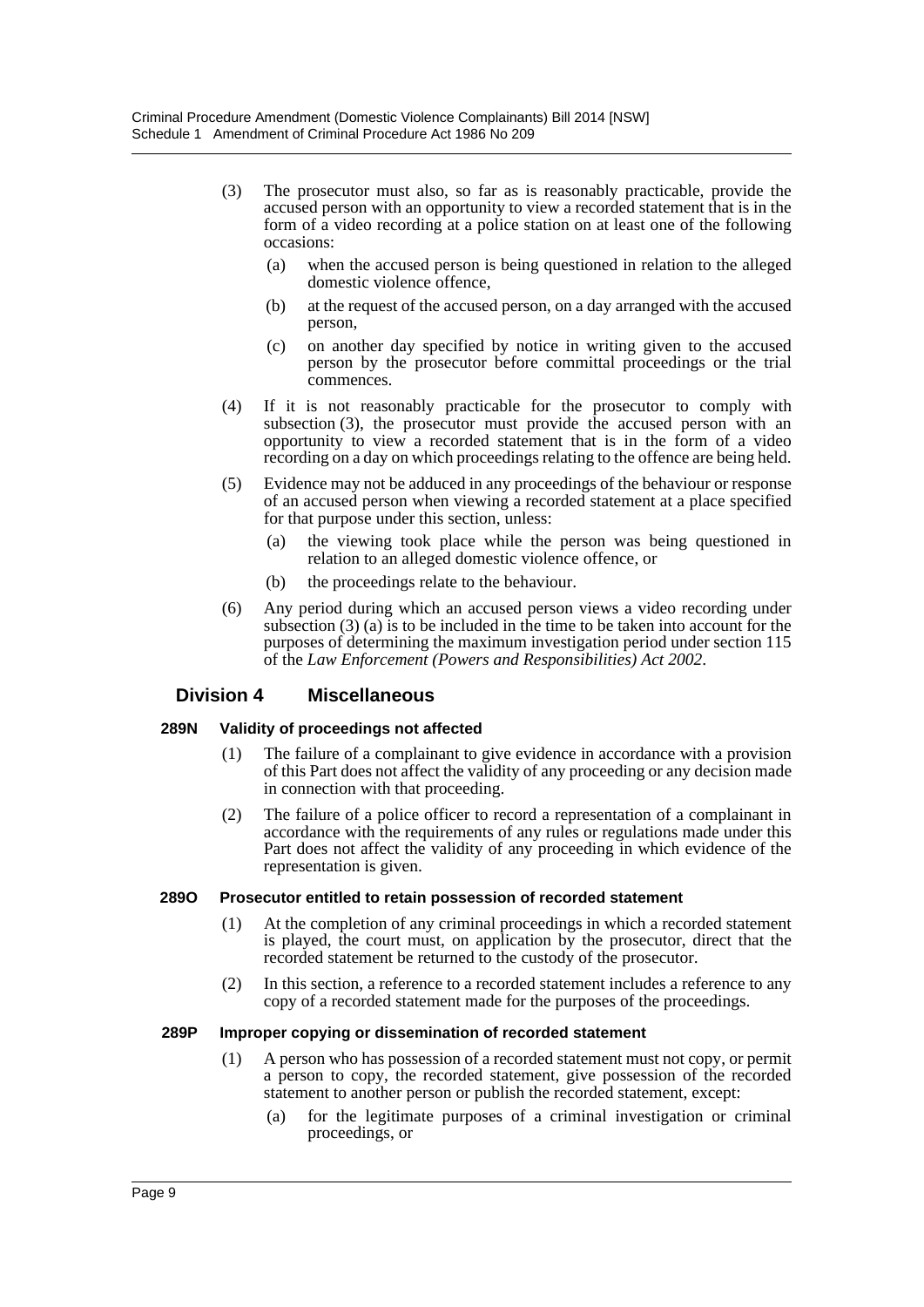(b) if the person is a public official, in the proper exercise of the person's public official functions (including any functions relating to education or training).

Maximum penalty: 100 penalty units, or 2 years imprisonment, or both.

- (2) This section does not permit any person, including an Australian legal practitioner who represents an accused person, to give possession of a video copy of a recorded statement to the accused person or to permit the accused person to copy or obtain a copy of a recorded statement.
- (3) In this section, a reference to a recorded statement includes a reference to any copy of a recorded statement made for the purposes of the proceedings.
- (4) An offence under this section is to be dealt with summarily.
- (5) In this section:

*public official* has the same meaning as in the *Independent Commission Against Corruption Act 1988*.

*publish* means disseminate or provide access to one or more persons by means of the internet, radio, television or other media.

#### **289Q Court powers**

- (1) The court may make, vary or revoke an order under a provision of this Part either on its own motion or on application by a party to the proceeding or by the complainant giving evidence.
- (2) Unless a contrary intention is shown, nothing in this Part limits any discretion that a court has with respect to the conduct of a proceeding.
- (3) Without limiting any other power of a court to adjourn proceedings, a court may adjourn any proceedings relating to a domestic violence offence for not more than 14 days to enable an accused person to view or listen to a recorded statement on the ground that the accused person has not had a reasonable opportunity to view or listen to the recording.

#### **289R Rules of court**

Rules of court may (subject to any regulations made under this Act) be made in respect of the giving of evidence in the form of a recorded statement in proceedings for a domestic violence offence.

#### **289S Regulations**

Without limiting any other provision of this Part, regulations may be made for or with respect to the following matters:

- (a) the giving of informed consent to the recording of a representation for the purposes of a recorded statement,
- (b) service of, or access to, a recorded statement,
- (c) the form in which a copy of a recorded statement is served on an accused person.

#### **[20] Section 291A Other parts of proceedings may be heard in camera**

Omit "(within the meaning of Part 6)" from section 291A (6) (b).

#### **[21] Section 291B Incest offence proceedings to be held entirely in camera**

Omit "(within the meaning of Part 6)" from section 291B (3) (b).